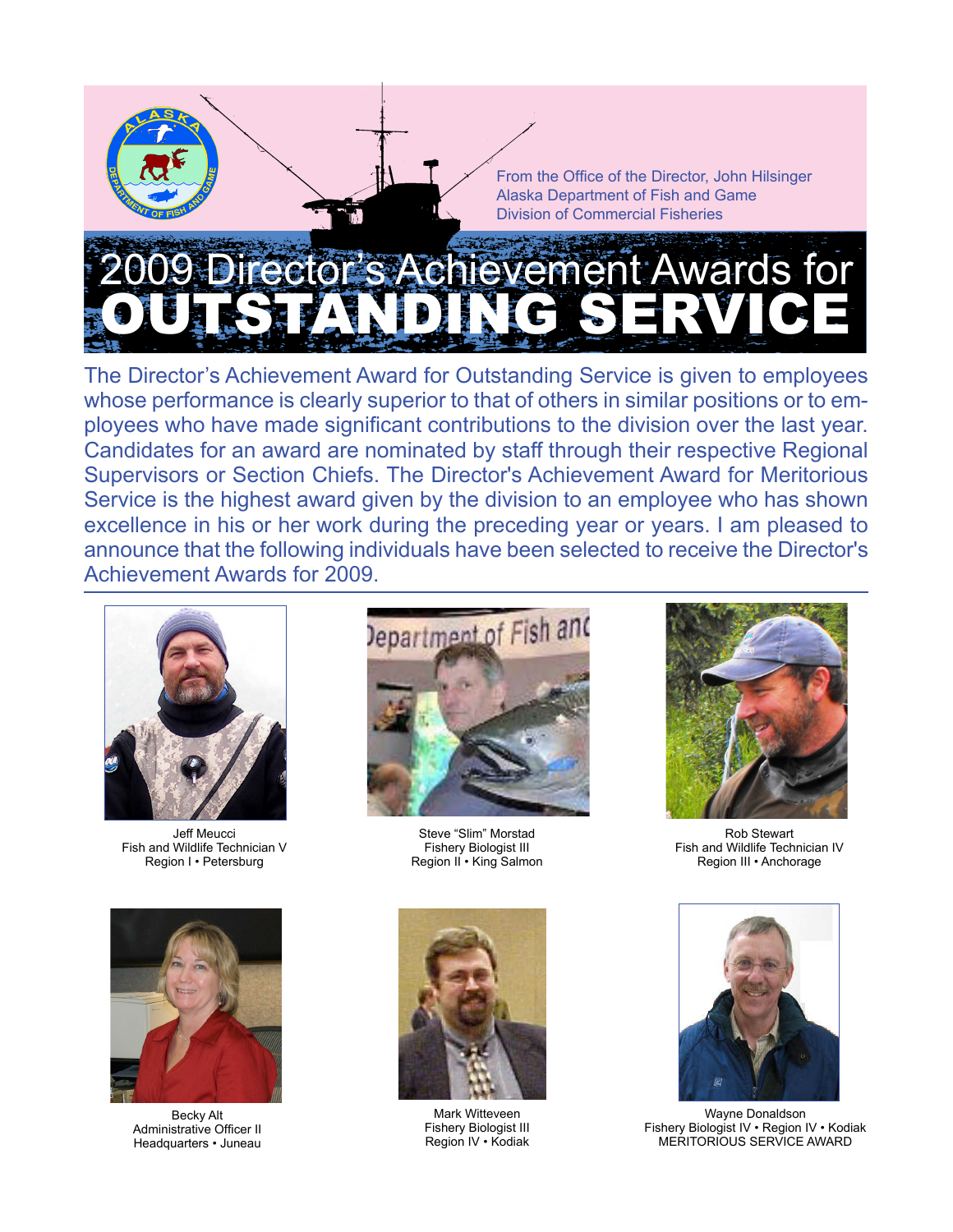<span id="page-1-0"></span>

Jeff Meucci Fish and Wildlife Technician V • Region I • Petersburg



Jeff Meucci has worked for the Alaska Department of Fish and Game in the Petersburg area office since 1998. He began his career with the department conducting salmon escapement surveys as a seasonal Fish and Wildlife Technician (FWT) II. In 2000, he was hired as a FWT III with the Region I Herring and

Dive Fishery Research Project, primarily to assist with stock assessment dive surveys for herring, sea cucumbers, sea urchins, and geoduck clams. Jeff was promoted to FWT IV in 2004, and then promoted to FWT V in 2008.

Over the years Jeff has developed into an invaluable asset to the dive program. He is known by many as "the glue that keeps the project together." One of Jeff's primary functions is to help keep the stock assessment dive surveys operating smoothly and safely on the region's dive vessel, the R/V *Kestrel*. He has done a stellar job of this by managing divers, maintaining dive skiffs and dive equipment, and ensuring that everything is operating efficiently and safely. Jeff's considerable knowledge and understanding of scuba diving, operating and maintaining boats, and working and living while at sea, has made him an important resource for all staff involved in the program. Jeff has often kept the show going with his ability to solve mechanical problems and by thinking ahead, earning him the trust and respect of his colleagues. A less official title of Jeff's is "entertainment director" on the

R/V *Kestrel*. His ability to keep the atmosphere light and recognize when fellow shipmates need to unwind has been appreciated and important to the overall success of the dive project.

Jeff's knowledge and skill as a scuba diver has made him one of the most highly qualified divers in the department. He attained the level of Divemaster in 2003, Emergency Medical Technician in 2007, and Advanced Diver Medic in 2009. In 2009, Jeff became the division's Region I Local Dive Safety Officer, and a member of the department's Dive Safety Board. His training has served the project and department well, as he has taken a lead role in mentoring new divers and has helped to produce a safety-conscious, skilled team of scientific divers. His attention to safety while conducting dive operations is always foremost.

Jeff stands out in his reliability and commitment to the project and the department. He willingly and frequently sacrifices personal time to complete projects to stay on schedule for trips aboard the R/V *Kestrel*, and he does this with his usual great attitude.

Jeff loves to dive, and especially enjoys showing others the wonders of diving. His enthusiasm for his work is contagious, and spills over to his home community of Petersburg, where he volunteers in schools to help educate students about marine life and diving in Southeast Alaska.

During his nine years with the department, Jeff's contributions to his project have been outstanding and the professionalism, integrity, and work ethic he brings to the department are deserving of the 2009 Director's Achievement Award for Outstanding Service.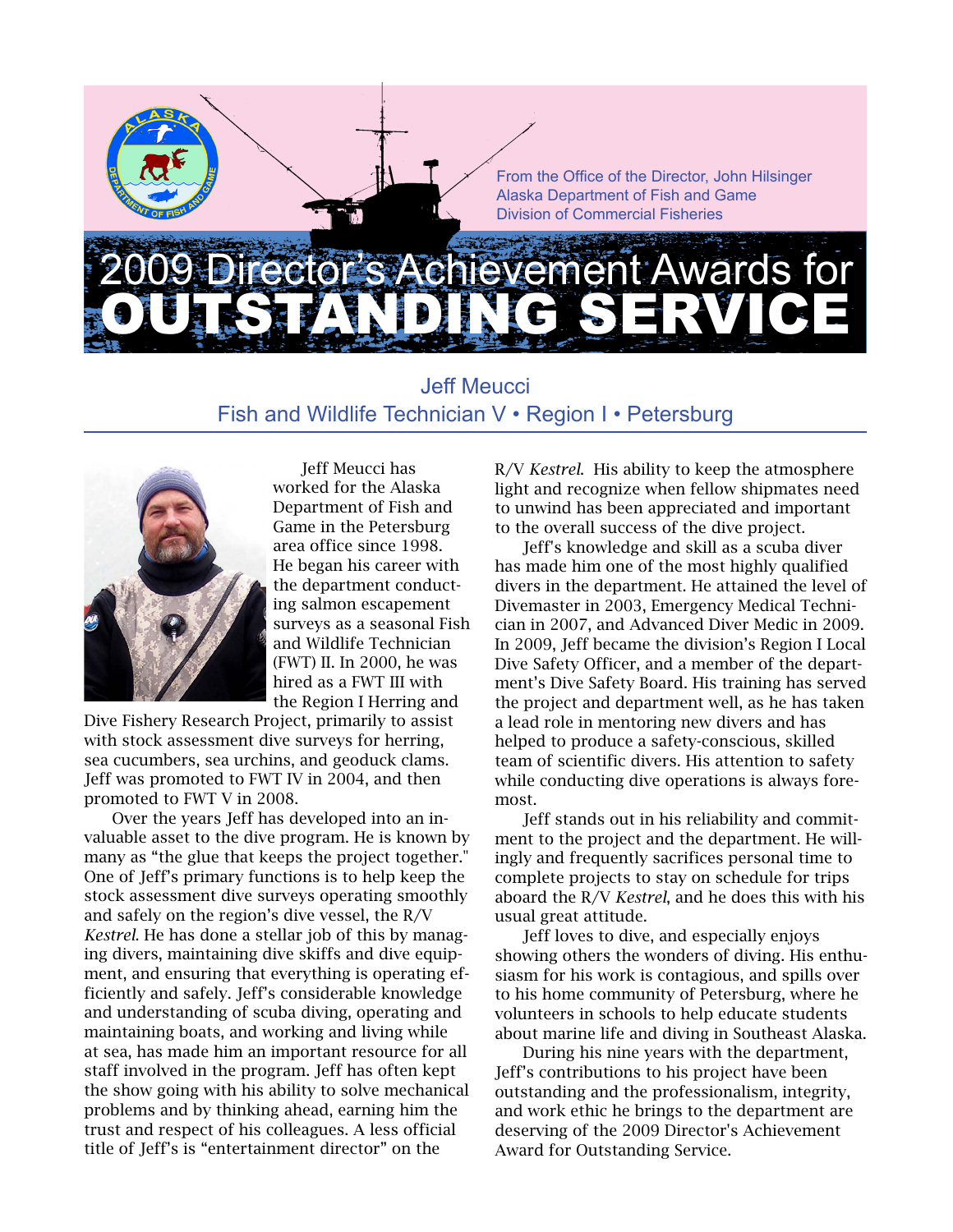<span id="page-2-0"></span>

### Steve "Slim" Morstad Fishery Biologist III • Region II • King Salmon



Slim Morstad began his career with the Alaska Department of Fish and Game in Dillingham as a technician in 1984 after graduating from the University of Alaska in Fairbanks with a B.S. degree in Fisheries Management. He divided his time between Dillingham and Glenallen until 1988 when he returned to Bristol Bay as a Fishery Biologist I for the Togiak herring fishery on Summit Island and as crew leader for the Portage Creek sonar project. After two seasons in the Bay, Slim accepted the Assistant Area Management Biologist position for Prince William Sound and Copper River beginning in 1990. During this time Slim honed his fisheries and project management skills while also developing his unique style working with the public. In 1995, Slim was tapped to be the Copper River/Prince William Sound Area Management Biologist for herring and salmon gillnet fisheries and was able to put his skills to full use. Slim established himself as a fixture in Cordova through his volunteer work and his presence on various fisheries working groups. He also managed the Copper River sockeye salmon fishery through two record harvests in 1996 and 1997.

Being a savvy student of public relations, Slim decided to leave Cordova while still a hero, accepting the Area Management Biologist position for the beleaguered Naknek-Kvichak District in Bristol Bay beginning in 1999. Slim had the dubious honor of managing one of Alaska's first stocks of concern—the Kvichak River sockeye salmon stock. Over the past decade, he masterfully navigated his way through the stock of concern designations (yield and management levels), development of action plans, and management of a highly restrictive fishery while maintaining excellent rapport with the public. Slim has gained the respect of his peers, fishermen and members of the Alaska Board of Fisheries and is known for his frank approach to difficult issues. Due in some part to his efforts, the Kvichak River sockeye salmon stock was upgraded from a stock of management concern to a stock of yield concern at the December, 2009 Board of Fisheries meeting.

Slim is a very dedicated member of the Division of Commercial Fisheries and devotes countless hours to his fishery and his field station in King Salmon. He is electrician, boiler technician, carpenter, construction planner, network administrator, and seasoned expert fishery manager. It is a great privilege to work with staff of this caliber and it is with pleasure that I recognize his service with the 2009 Director's Achievement Award for Outstanding Service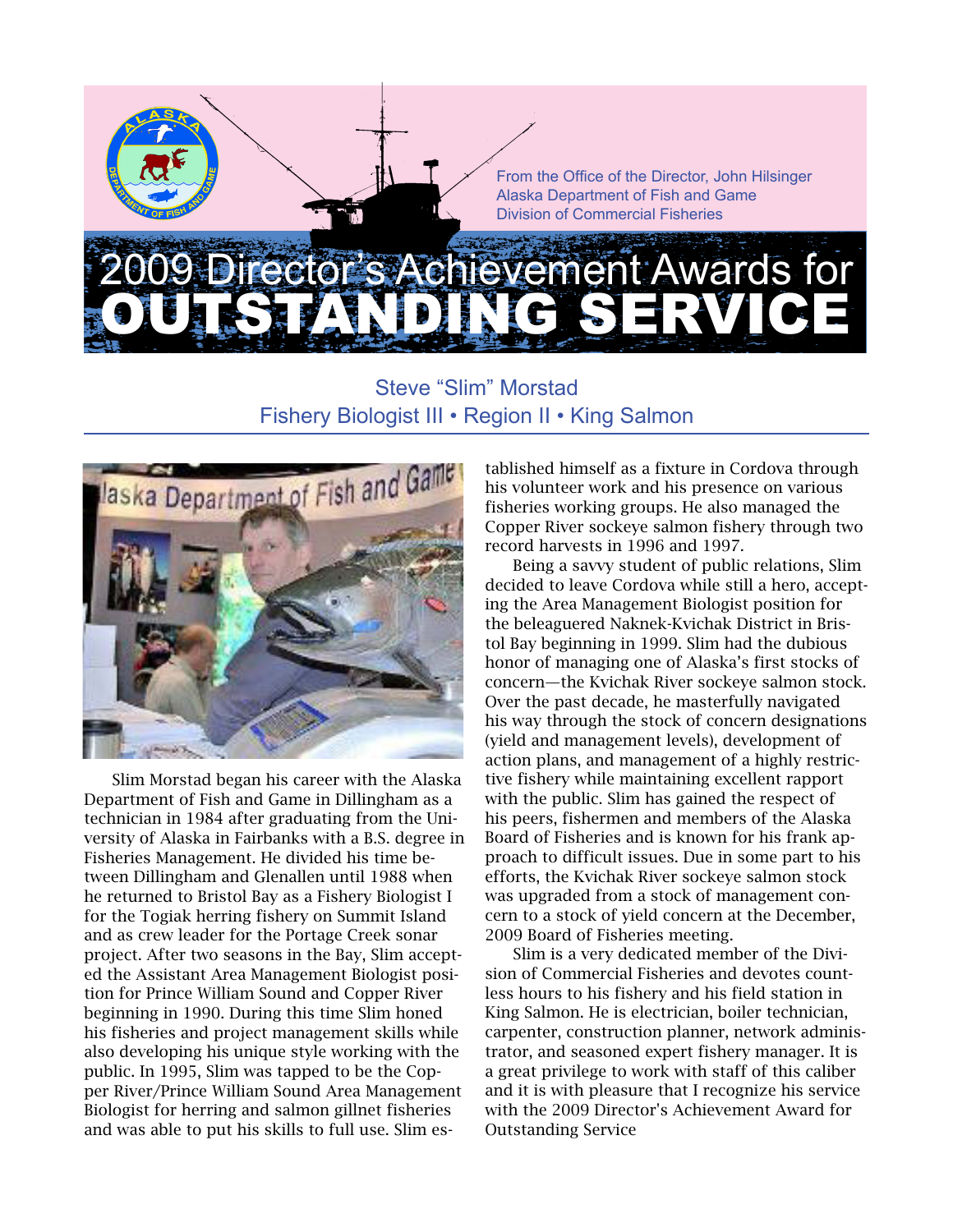# <span id="page-3-0"></span>evement Awards for Outstanding Service

#### Rob Stewart Fish and Wildlife Technician IV • Region III • Anchorage



Known informally as the "weir guru," Rob Stewart is a valued resource in Alaska and beyond for fishery biologists seeking to enumerate migrating salmon and other fish species. His innovative work and outstanding documentation on resistance board weir fabrication and installation techniques provides a lasting legacy as a tool for sustainable salmon management.

Rob began his career with the Alaska Department of Fish and Game in 1993 as a Fish and Wildlife Technician (FWT) II for Kuskokwim Bay salmon fisheries. He also helped operate a fixed weir on the Middle Fork Goodnews River, monitored herring fisheries in Kuskokwim Bay, and worked on special projects in the Gene Conservation Lab. In 1997, he was assigned to work with John Tobin of the U.S. Fish and Wildlife Service constructing a new resistance board weir for the Middle Fork Goodnews River—setting the direction of his career focus for the next 12 years.

Promoted to a FWT III in 1998, Rob continued his work the Kuskokwim Area herring fisheries and as crew leader at Goodnews River weir, but his demonstrated skill with resistance board weir design led to work with Kuskokwim Native Association designing and building weirs for the George and Tatlawiksuk rivers as a cooperative venture between the department and Kuskokwim Native Association. Rob conducted the site surveys, ordered materials and contract services, and coordinated with the Division of Sport Fish in Palmer to use their facilities for weir fabrication. In 1999, he developed weirs for Takotna River built in partnership with Takotna Tribal Council, and in 2000 he developed a weir for Kanektok River in partnership with Native Village of Kwinhagak. Rob's skills were being recognized more broadly and staff from the Yukon Area

tapped him to conduct site surveys and weir fabrication associated with Nulato River weir.

Rob's expertise in resistance board weir development led to being promoted to a FWT IV in 2002. Building on the work of John Tobin, Rob compiled his design innovations into a manual, *Resistance Board Weir Panel Construction* (http://www.cf.adfg.state.ak.us/region3/pubs/ kuskokwim/rir-3a02-21.pdf). The manual quickly became a valued resource for biologists throughout Alaska, the Pacific Northwest, British Columbia, New England, Russia, and elsewhere. Meanwhile, Rob continued to be requested throughout the Arctic-Yukon Kuskokwim Region for site surveys and consultation on weir project development.

Demand for his skills and expertise began to overwhelm his duties as crew leader at Goodnews River weir, and in 2004 Rob moved to the Kuskokwim Research program where he had greater latitude to address information and sight survey requests, while still providing technical oversight and support for the network of weirs operated in the Kuskokwim River. He developed a second manual, *Techniques for Installing a Resistance Board Weir* (http://www.cf.adfg.state.ak.us/region3/pubs/ kuskokwim/rir-3a03-26.pdf), and informative posters that are displayed in the Anchorage office and used at various meetings around the state. Site surveys continued throughout the Kuskokwim Area, Norton Sound/ Port Clarence Areas, and Prince William Sound, and Rob's meticulous site survey trip reports became invaluable for planning and proposal development.

Rob has been a tremendous resource for fishery biologists everywhere who need to enumerate migratory fishes. His manuals are a legacy that continue to bring accolades to him as well as to the department. His work has enabled development of data sets critical to a range of sustainable salmon management initiatives that rely on accurate escapement assessment. It is with great pleasure and gratitude that we recognize Rob Stewart's service with the division's 2009 Directors Achievement Award for Outstanding Service.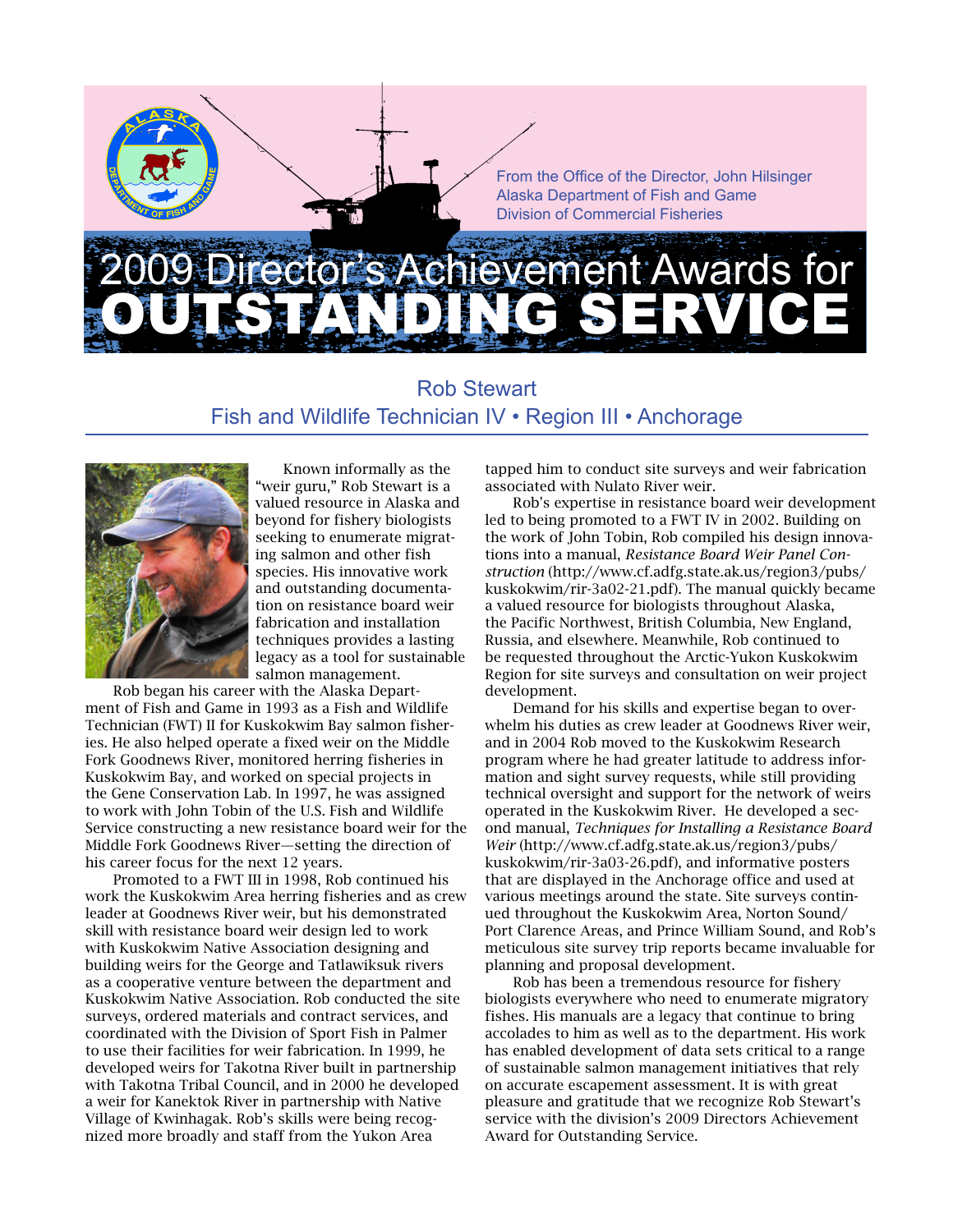# <span id="page-4-0"></span>ement Awards for Outstanding Service

#### Becky Alt Administrative Officer II • Headquarters • Juneau



Many employees in the Division of Commercial Fisheries rely on so-called soft revenue sources for funding to pursue important activities. Whether seeking funding from the National Marine Fisheries Service, U.S. Fish and Wildlife Service, a private nonprofit hatchery organization, an Alaska Native organization, a state or outside university—the list goes on—those same employees have come to rely on

Becky Alt in the Headquarters Office to ensure their pursuits come to fruition.

Ms. Alt manages the Special Projects component of the division's \$63 million dollar budget. Her area of responsibility is to track available fund source authority from six fund sources so she may advise the director if receipt authority exists, enabling the requester to continue their funding pursuit. Becky also manages all contracts, grants, cooperative agreements, and Reimbursable Services Agreements from all twelve fund sources and from a multitude of agencies. This is no small task! Becky goes from noting the amount of authority the employee is requesting to finally having the signed contract come through and the budget put on line with codes assigned—and this is just the beginning. Through the life of a contract of any type there could be amendments, extensions, or cancellations, before it finally closes out. And a \$25,000 contract requires the same attention to detail as a \$2.5 million contract. Multiply this by more than 150 separate contracts and appropriations that are active at any one time and one will soon realize that this doesn't leave time for much else.

There isn't a day that goes by when Becky isn't meeting with one of the many project leaders or principal investigators who are responsible for ensuring project goals and objectives are met. She meets with them in person or over the phone to discuss budget balances, carry forward funding requests, contract extensions, and other important functions that will enable them to get the job done. Becky has daily contact with each region's administrative staff, including the accounting technicians and administrative officers. She also visits key staff in the Division of Administrative Services to keep things moving. Becky also works closely with the program coordinator and grants administrators in the Alaska Sustainable Salmon Fund program; the division has dozens of approved projects through that program as well. Becky supervises an Accounting Technician II to assist her in managing this section, and they both get support from the Accounting Clerk.

Becky began her career with the state at the Department of Corrections in 1995, working as an Administrative Clerk, Accounting Clerk, and Secretary. In 2000, Becky transferred to the Alaska Department of Fish and Game, Division of Administrative Services, as an Administrative Assistant. After a brief lateral transfer to the Division of Sport Fish, she took a promotion to Administrative Manager I at Health and Social Services. A year later, Becky transferred back to Fish and Game as an Administrative Manager II with the Division of Commercial Fisheries. She has since been reclassified upward to Administrative Officer II. Becky's extensive experience with the state in a variety of jobs serves her well as the division's Administrative Officer II in headquarters. She doesn't hesitate to take on new assignments or plow through new directives or procedures, all the while remaining helpful to anyone who comes to her office, calls, or emails. For all of these reasons, Becky is richly deserving of a 2009 Director's Award for Outstanding Service.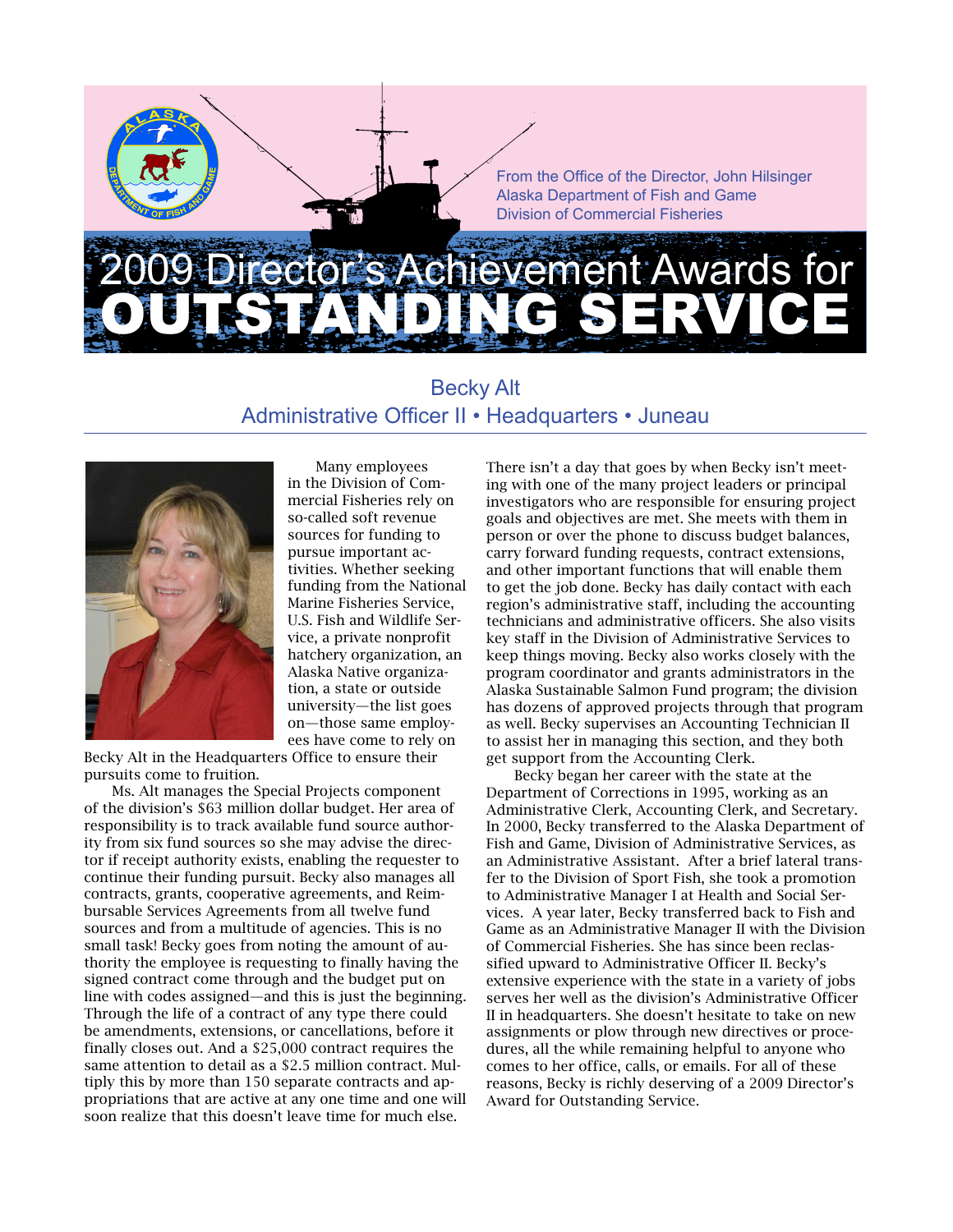## <span id="page-5-0"></span>evement Awards for Outstanding Service

#### Mark Witteveen Fishery Biologist III • Region IV • Kodiak



In April 2009, Mark Witteveen became acting Finfish Research Supervisor (Fishery Biologist IV) for Region IV, and has done an exemplary job fulfilling all the responsibilities of supervising the salmon and herring research program for the past seven months. During this period, Mark was responsible for fishery biologists and fish and wildlife technicians that direct and manage multiple research proj-

ects throughout Westward Region (Kodiak, Chignik, and Alaska Peninsula management areas). He also served as finfish regional editor for all regional publications, assisted staff with developing funding proposals, and was lead author of a report to the Board of Fisheries describing the analyses and results of the Alaska Peninsula-Aleutian Islands Area (Area M) escapement goal review. Mark also assisted management staff with board meeting preparations, responded to numerous data analysis requests, and attended to budget development and other administrative duties associated with this position.

During his time of acting status, Mark continued to accomplish the duties of his concurrent Fishery Biologist III position. In this capacity, he supervises several salmon and herring research projects throughout the Westward Region including salmon escapement and catch-sampling in the Kodiak Management Area, juvenile sockeye salmon and limnology studies of Chignik Lake watershed and several sockeye salmon systems with the Alaska Peninsula Management Area, and hydroacoustic surveys of herring biomass in Kodiak Management Area. In addition to supervising projects executed by fishery biologists, Mark coordinates several short-term projects such as genetic sampling for the Western Alaska Salmon Stock Identification Project. In 2009, he coordinated a genetic baseline sampling project in which he and his crew collected samples from dozens of chum salmon systems in remote areas of the Chignik and Alaska Peninsula Management Areas.

Mark has been a Regional Finfish Research Biologist for eight years, but earlier in his career he also managed salmon and herring fisheries as the assistant manager and then the area manager for South Peninsula portion of the Alaska Peninsula-Aleutian Islands Management Area. His experience in Kodiak, Alaska Peninsula and Chignik management areas has allowed him to develop a strong understanding of the region's fisheries management and research programs. Despite Mark's relative short time with the department (13 years), he has become one of the senior biologists in the Westward Region. Mark's experience and leadership skills have been essential to training new finfish management and research biologists and promote excellence in resource management within the region.

Mark works closely with finfish management staff on many complex issues, often providing insights and guidance that help managers make in season and post season management decisions. His focus and passion for the resource is obvious to all who work with Mark as well as to the fishermen in all the locales where he has worked. On any given day during the herring and salmon season, Mark is commonly involved in discussions with management staff or fishermen about stock status, harvests and other information about the fisheries.

Mark's focus on supervision and staff development has fostered close relationships with his subordinates; he has a loyal staff that works extremely well together as a team. Recently, Mark has been successful in mentoring and guiding a graduate student through the process of attaining funding, designing a project, earning a graduate degree, and preparing for a career in fisheries biology.

Mark is dedicated and capable biologist, and is respected by his coworkers, peers and the public. We are fortunate to have Mark working in the Westward Region and he is deserving of recognition for his contributions to the department and the State of Alaska through the division's 2009 Director's Achievement Award for Outstanding Service.